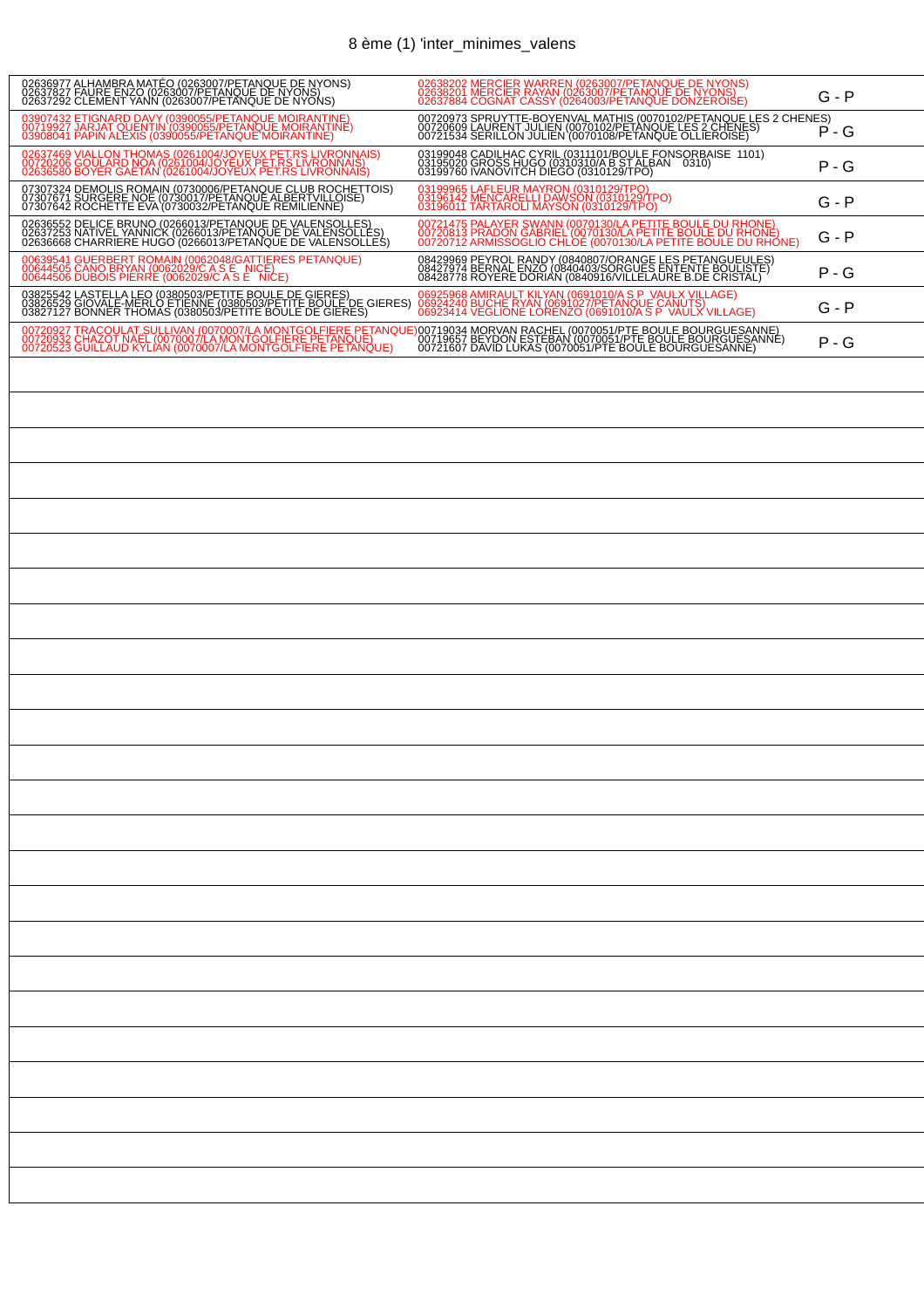## 1/4 Finale (1) 'inter\_minimes\_valens

| 00720973 SPRUYTTE-BOYENVAL MATHIS (0070102/PETANQUE LES 2 CHE <mark>NB33</mark> 07324 DEMOLIS ROMAIN (0730006/PETANQUE CLUB ROCHETTOIS)<br>00720609 LAURENT JULIEN (0070102/PETANQUE LES 2 CHENES)      07307671 SURGERE NOE (0730017/PETANQUE |                                                                                                                                                                                      | $P - G$ |
|------------------------------------------------------------------------------------------------------------------------------------------------------------------------------------------------------------------------------------------------|--------------------------------------------------------------------------------------------------------------------------------------------------------------------------------------|---------|
| 03199048 CADILHAC CYRIL (0311101/BOULE FONSORBAISE 1101)<br>03195020 GROSS HUGO (0310310/A B ST ALBAN 0310)<br>03199760 IVANOVITCH DIEGO (0310129/TPO)                                                                                         | 08429969 PEYROL RANDY (0840807/ORANGE LES PETANGUEULES)<br>08427974 BERNAL ENZO (0840403/SORGUES ENTENTE BOULISTE)<br>08428778 ROYERE DORIAN (0840916/VILLELAURE B.DE CRISTAL)       | $P - G$ |
| 00719034 MORVAN RACHEL (0070051/PTE BOULE BOURGUESANNE)<br>00719657 BEYDON ESTEBAN (0070051/PTE BOULE BOURGUESANNE)<br>00721607 DAVID LUKAS (0070051/PTE BOULE BOURGUESANNE)                                                                   | 03825542 LASTELLA LEO (0380503/PETITE BOULE DE GIERES)<br>03826529 GIOVALE-MERLO ETIENNE (0380503/PETITE BOULE DE GIERES)<br>03827127 BONNER THOMAS (0380503/PETITE BOULE DE GIERES) | $P - G$ |
| 02636552 DELICE BRUNO (0266013/PETANQUE DE VALENSQUES)<br>02637253 NATIVEL YANNICK (0266013/PETANQUE DE VALENSQLLES)<br>02636668 CHARRIERE HUGO (0266013/PETANQUE DE VALENSOLLES)                                                              | 02636977 ALHAMBRA MATÉO (0263007/PETANOUE DE NYONS)<br>02637827 FAURE ENZO (0263007/PETANOUE DE NYONS)<br>02637292 CLEMENT YANN (0263007/PETANQUE DE NYONS)                          | G - P   |
|                                                                                                                                                                                                                                                |                                                                                                                                                                                      |         |
|                                                                                                                                                                                                                                                |                                                                                                                                                                                      |         |
|                                                                                                                                                                                                                                                |                                                                                                                                                                                      |         |
|                                                                                                                                                                                                                                                |                                                                                                                                                                                      |         |
|                                                                                                                                                                                                                                                |                                                                                                                                                                                      |         |
|                                                                                                                                                                                                                                                |                                                                                                                                                                                      |         |
|                                                                                                                                                                                                                                                |                                                                                                                                                                                      |         |
|                                                                                                                                                                                                                                                |                                                                                                                                                                                      |         |
|                                                                                                                                                                                                                                                |                                                                                                                                                                                      |         |
|                                                                                                                                                                                                                                                |                                                                                                                                                                                      |         |
|                                                                                                                                                                                                                                                |                                                                                                                                                                                      |         |
|                                                                                                                                                                                                                                                |                                                                                                                                                                                      |         |
|                                                                                                                                                                                                                                                |                                                                                                                                                                                      |         |
|                                                                                                                                                                                                                                                |                                                                                                                                                                                      |         |
|                                                                                                                                                                                                                                                |                                                                                                                                                                                      |         |
|                                                                                                                                                                                                                                                |                                                                                                                                                                                      |         |
|                                                                                                                                                                                                                                                |                                                                                                                                                                                      |         |
|                                                                                                                                                                                                                                                |                                                                                                                                                                                      |         |
|                                                                                                                                                                                                                                                |                                                                                                                                                                                      |         |
|                                                                                                                                                                                                                                                |                                                                                                                                                                                      |         |
|                                                                                                                                                                                                                                                |                                                                                                                                                                                      |         |
|                                                                                                                                                                                                                                                |                                                                                                                                                                                      |         |
|                                                                                                                                                                                                                                                |                                                                                                                                                                                      |         |
|                                                                                                                                                                                                                                                |                                                                                                                                                                                      |         |
|                                                                                                                                                                                                                                                |                                                                                                                                                                                      |         |
|                                                                                                                                                                                                                                                |                                                                                                                                                                                      |         |
|                                                                                                                                                                                                                                                |                                                                                                                                                                                      |         |
|                                                                                                                                                                                                                                                |                                                                                                                                                                                      |         |